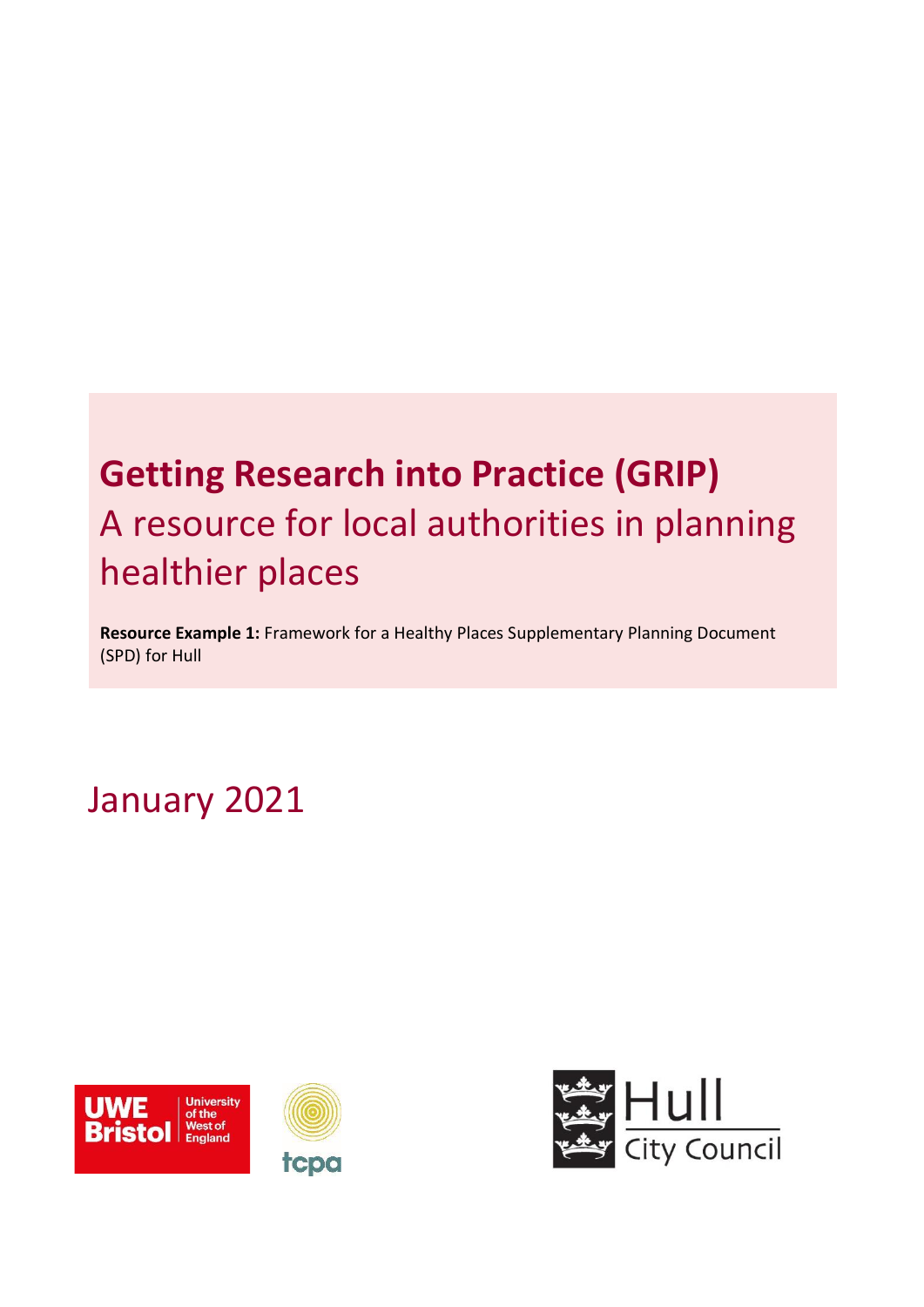# Acknowledgements

**Getting Research into Practice (GRIP)** - **A resource for local authorities in planning healthier places. Resource Example 1: Framework for a Healthy Places SPD for Hull**. Published by the Town and County Planning Association (TCPA) and written in collaboration with Hull City Council, University of the West of England (UWE) and Public Health England (PHE).

This document has been developed as part of the GRIP2 project commissioned by Public Health England's Healthy Places Team. The introductory report, **Getting Research into Practice: A resource for local authorities on planning healthier places**, can be downloaded fron Public Health England's website [here.](https://eur03.safelinks.protection.outlook.com/?url=https%3A%2F%2Fwww.gov.uk%2Fgovernment%2Fpublications%2Fspatial-planning-and-health-getting-research-into-practice-grip&data=04%7C01%7CTim.Emery%40tcpa.org.uk%7Ce0dece1e35814d0c21fa08d8a1a2a06d%7C7c8d1c3e6a2e4c60a232abd20d6e90ad%7C0%7C0%7C637437067133852652%7CUnknown%7CTWFpbGZsb3d8eyJWIjoiMC4wLjAwMDAiLCJQIjoiV2luMzIiLCJBTiI6Ik1haWwiLCJXVCI6Mn0%3D%7C1000&sdata=PoFILiDVhONAcnWJs3q45UTEFGY0FZ2GhRrhWVvxxAA%3D&reserved=0)

Contributors:



 **Town and Country Planning Association:**  Julia Thrift and Tim Emery



#### **Hull City Council:**

 Joanne Arro (Public Health), Kate Leeming (Planning), Mandy Ported (Public Health) and Claire Farrow (Public Health)



#### **University of West of England:**

 Dr Danielle Sinnett, Hannah Hickman, Janet Ige, Dr Miriam Ricci, Adam Sheppard and Nick Croft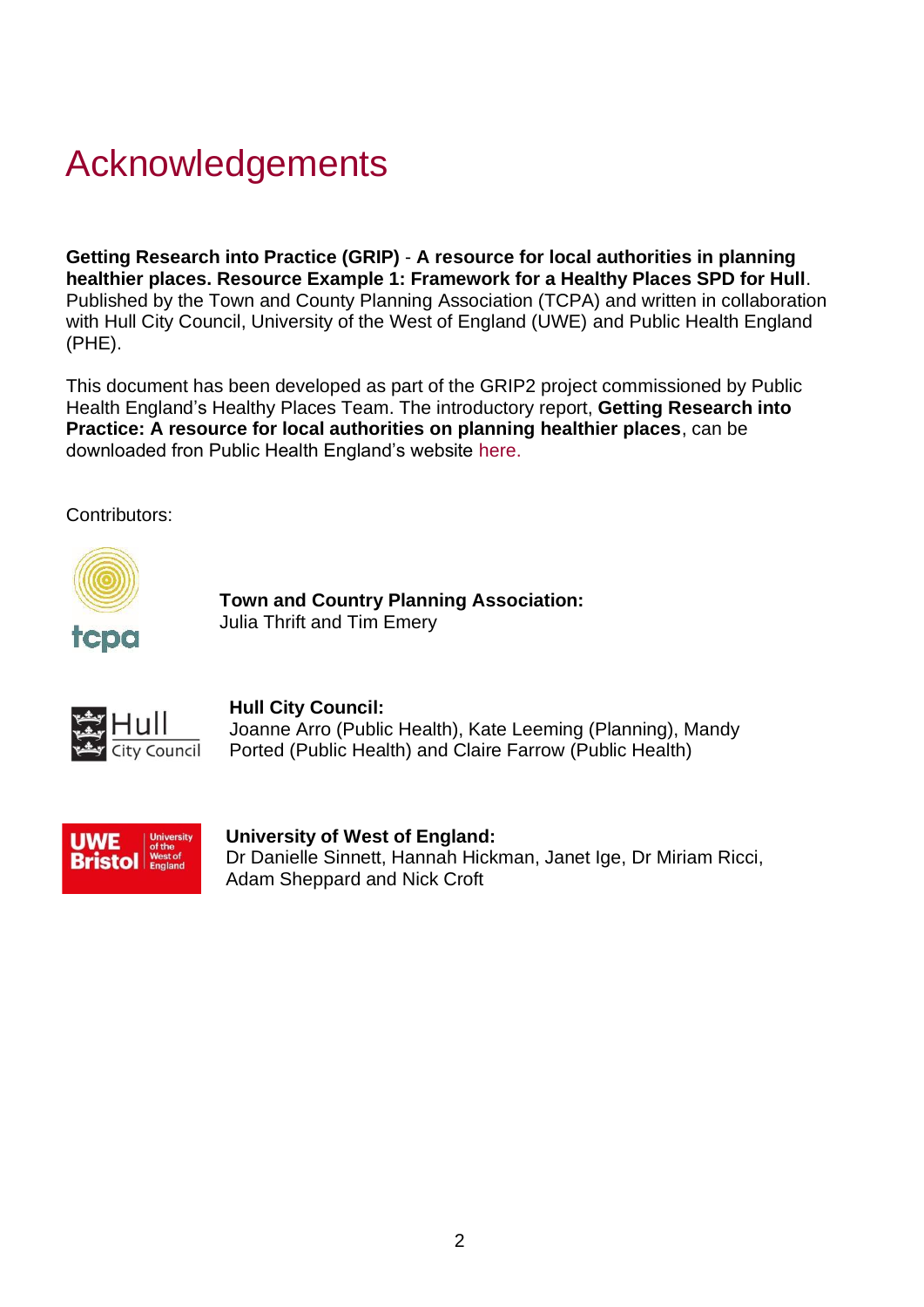# **Contents**

| $\overline{4}$ |
|----------------|
| $\overline{4}$ |
| $\overline{4}$ |
| $\overline{4}$ |
| 5              |
| 6              |
| 6              |
| 6              |
| 11             |
| 12             |
| 12             |
|                |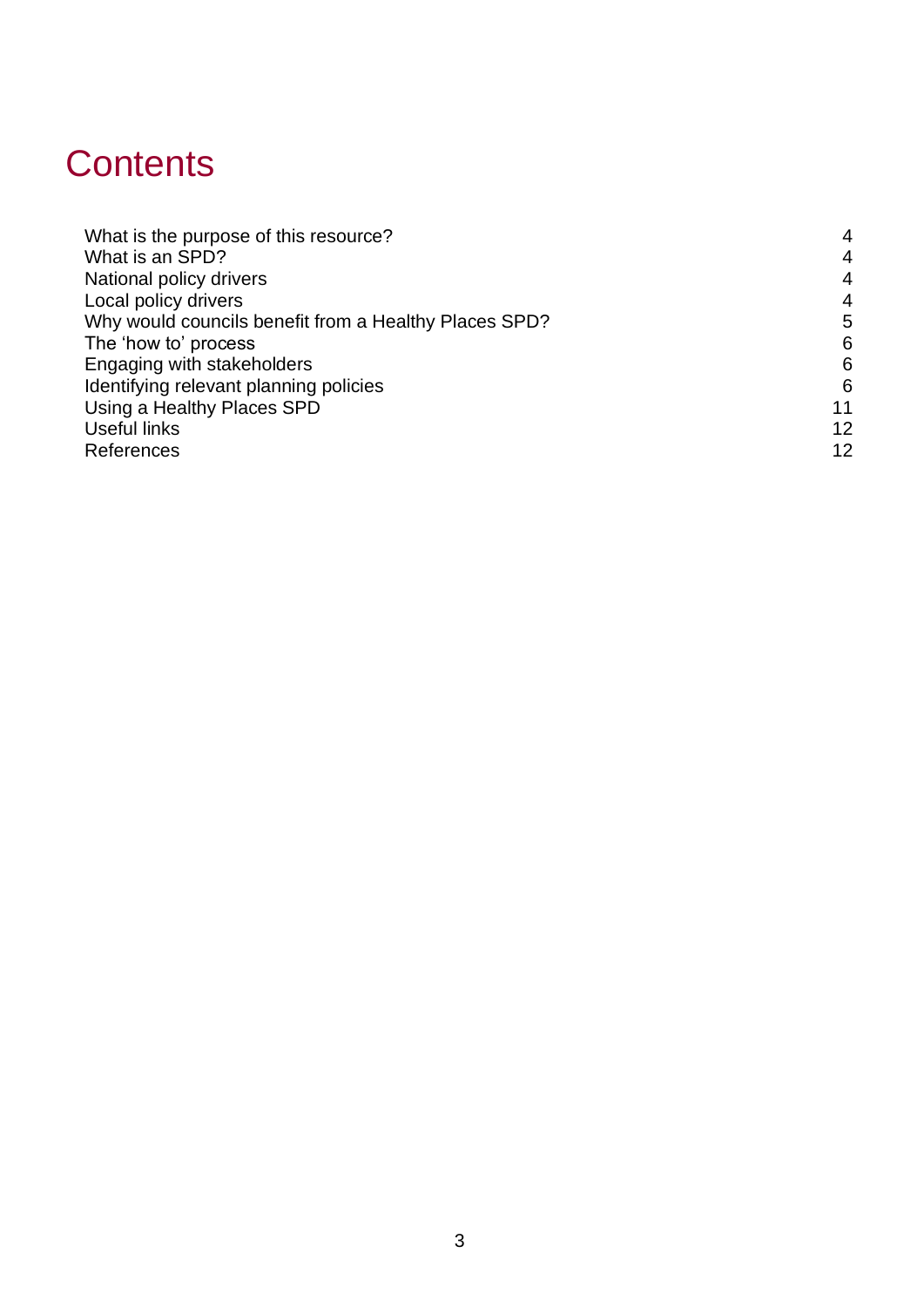## <span id="page-3-0"></span>What is the purpose of this resource?

This resource is a supplement to *[Getting Research into Practice \(GRIP\) –](https://eur03.safelinks.protection.outlook.com/?url=https%3A%2F%2Fwww.gov.uk%2Fgovernment%2Fpublications%2Fspatial-planning-and-health-getting-research-into-practice-grip&data=04%7C01%7CTim.Emery%40tcpa.org.uk%7Ce0dece1e35814d0c21fa08d8a1a2a06d%7C7c8d1c3e6a2e4c60a232abd20d6e90ad%7C0%7C0%7C637437067133852652%7CUnknown%7CTWFpbGZsb3d8eyJWIjoiMC4wLjAwMDAiLCJQIjoiV2luMzIiLCJBTiI6Ik1haWwiLCJXVCI6Mn0%3D%7C1000&sdata=PoFILiDVhONAcnWJs3q45UTEFGY0FZ2GhRrhWVvxxAA%3D&reserved=0) a resource for local [authorities in planning healthier places.](https://eur03.safelinks.protection.outlook.com/?url=https%3A%2F%2Fwww.gov.uk%2Fgovernment%2Fpublications%2Fspatial-planning-and-health-getting-research-into-practice-grip&data=04%7C01%7CTim.Emery%40tcpa.org.uk%7Ce0dece1e35814d0c21fa08d8a1a2a06d%7C7c8d1c3e6a2e4c60a232abd20d6e90ad%7C0%7C0%7C637437067133852652%7CUnknown%7CTWFpbGZsb3d8eyJWIjoiMC4wLjAwMDAiLCJQIjoiV2luMzIiLCJBTiI6Ik1haWwiLCJXVCI6Mn0%3D%7C1000&sdata=PoFILiDVhONAcnWJs3q45UTEFGY0FZ2GhRrhWVvxxAA%3D&reserved=0)* It provides a framework to help planners in England develop their own Healthy Places Supplementary Planning Document (SPD) to support the creation of healthier environments. The framework draws on discussions held at a workshop in Hull and includes details which relate specifically to Hull which are outlined in blue. It is important to highlight that whilst the framework references Hull, it can still be interpreted for use by other local authorities using their own local health and planning data.

## <span id="page-3-1"></span>What is an SPD?

Supplementary Planning Documents (SPDs) build upon and provide more detailed advice or guidance on specific policies in an adopted local plan [\(1\).](#page-11-1) Regulations 11 to 16 of the Town and Country Planning (Local Planning) (England) Regulations 2012 sets out the requirements for producing SPDs.

SPDs do not form part of the development plan and cannot introduce new planning policies. However, they are used as a material consideration in decision-making and the detailed guidance helps provide a transparent, consistent and efficient development management process for everyone involved. A material consideration is one which is relevant to making the planning decision in question, and it is for the decision maker to decide what weight is to be given to the material considerations in each case [\(2\).](#page-11-2) Applicants that comply with the requirements set out in SPDs have the best chance of achieving planning permission. It is important that SPDs should not unnecessarily add to the administrative or financial burdens on development.

### <span id="page-3-2"></span>National policy drivers

The national policy drivers for utilising planning powers to create healthier environments are outlined in Chapter 2 of this document, which includes national planning policy and national health policy. These national policy drivers should be referenced in a Healthy Places SPD at the beginning of the document to justify the approach of the SPD.

## <span id="page-3-3"></span>Local policy drivers

Like national policy drives, local context is needed to justify the implementation of a Healthy Places SPD. These local policy drivers can include growth identified in Local Plans, health priorities and outcomes identified in Joint Strategic Needs Assessments (JSNAs) and Joint Health and Wellbeing Strategies (JHWSs).

#### **Local Plans**

Local Plans provide a framework for addressing social, economic and environmental priorities. The significant amount of housing growth often outlined in Local Plans provides both a challenge and opportunity for local planning authorities. Not only should new development be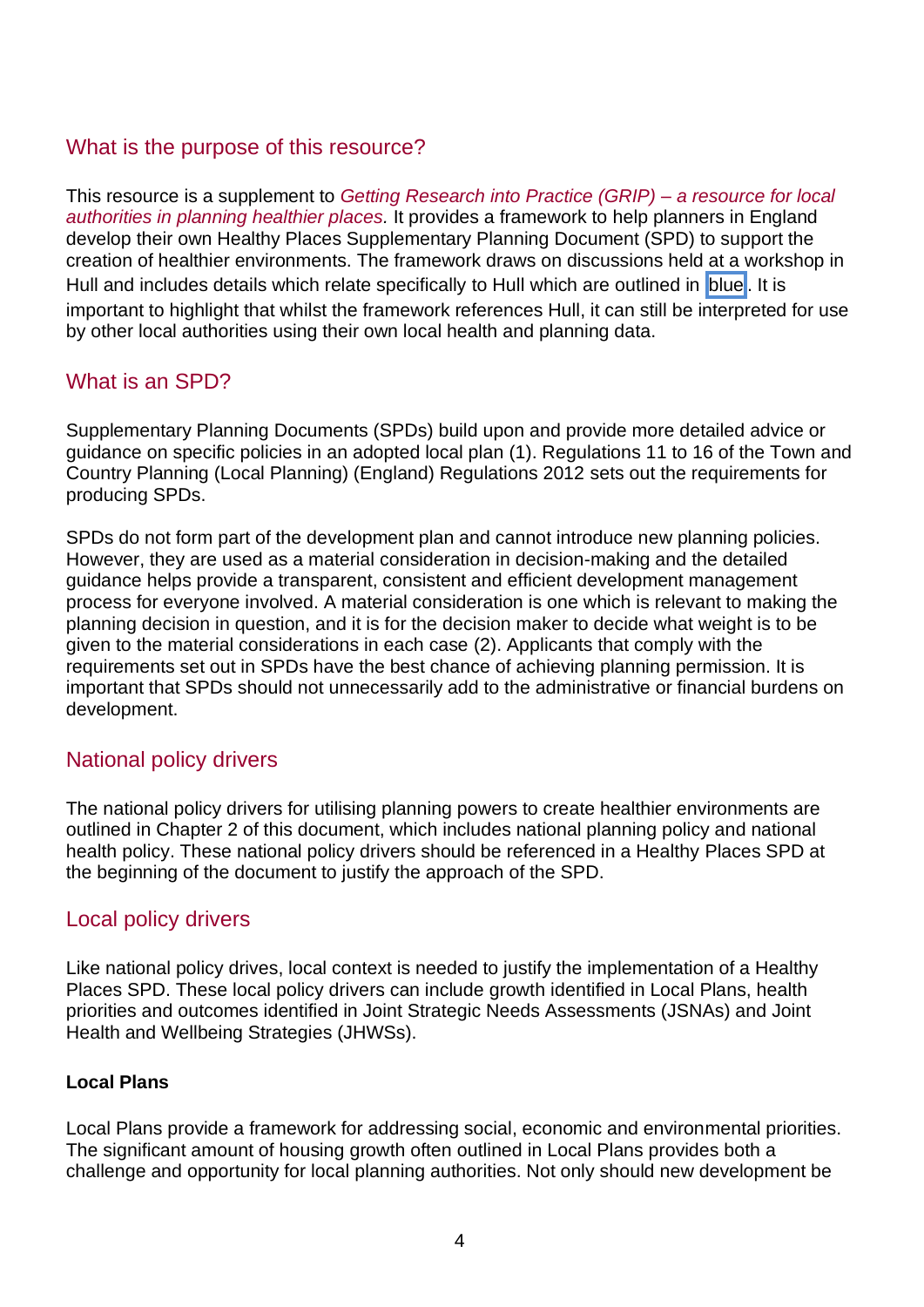shaped positively to create a healthy environment for its residents, but development should also seek ways to reduce any health inequalities in the area.

The Hull Local Plan was adopted in November 2017 and sets out the strategic vision and policies to guide new development in Hull for the period 2016 to 2032 [\(3\).](#page-11-3) The minimum housing requirement is 9,920 (net) new homes within the plan period (620 dwellings per year). Many deprived areas in Hull are in need of regeneration and delivering housing in these areas is a key priority for future growth. In addition, Kingswood is a major urban extension to the city, but is also one of the least deprived areas in Hull. The Kingswood Area Action Plan (AAP) was adopted in September 2016 and has a potential remaining capacity for around 2,900 new homes. This volume of planned housing growth for Hull needs clear guidance on how healthier environments can be achieved.

#### **JSNAs and JHWSs**

Joint Strategic Needs Assessments (JSNA) identifies the local health and social care needs of the area. In addition, a Joint Health and Wellbeing Strategy (JHWSs) is then prepared based on the priorities identified in the JSNA. Both the JSNA and JHWS can be useful in helping to meet the evidence base requirements in the NPPF under health and wellbeing.

The Hull JSNA (2019) highlights how Hull is ranked the 4<sup>th</sup> most deprived local authority in England, which leads to health inequalities against a range of health and wellbeing indicators, including high smoking prevalence, alcohol and substance misuse, poor educational attainment and lack of employment opportunities, which all impact on the health of the local population [\(4\).](#page-11-4) Life expectancy in Hull has been decreasing successively compared to the national average and is at 75.9 years for men and 79.9 years for women. The significant health inequalities and levels of deprivation are strong local health drivers for the implementation of a Healthy Places SPD.

#### **Local health evidence sources**

The sources of evidence presented here are useful in helping to meet the evidence base requirement in the NPPF under health and wellbeing. Specific links are included for Hull:

- [Joint Strategic Needs Assessment \(JSNA\)](http://www.hullcc.gov.uk/pls/hullpublichealth/jsna.html) prepared by Hull City Council and NHS Hull Clinical Commissioning Group;
- [Joint Health and Wellbeing Strategy \(JHWS\)](http://www.hullcc.gov.uk/pls/hullpublichealth/hwb.html) based on the needs identified in the JSNAs, the Hull Health and Wellbeing Board has prepared a Local Health Strategy (2014-2020) which sets out the priorities for Hull;
- Public Health Frameworks and tools the frameworks and tools identified in Chapter 2 (Background) can be used to identify local health needs.

## <span id="page-4-0"></span>Why would councils benefit from a Healthy Places SPD?

As identified by the national and local policy drivers, there is a strong justification for using planning powers in the form of an SPD to create healthier environments. A spatial analysis of population health would identify inequalities and any spatial clusters of poor health. These health outcomes would provide a basis for redirecting local health

strategies and sustainable development to reduce these health inequalities. A Healthy Places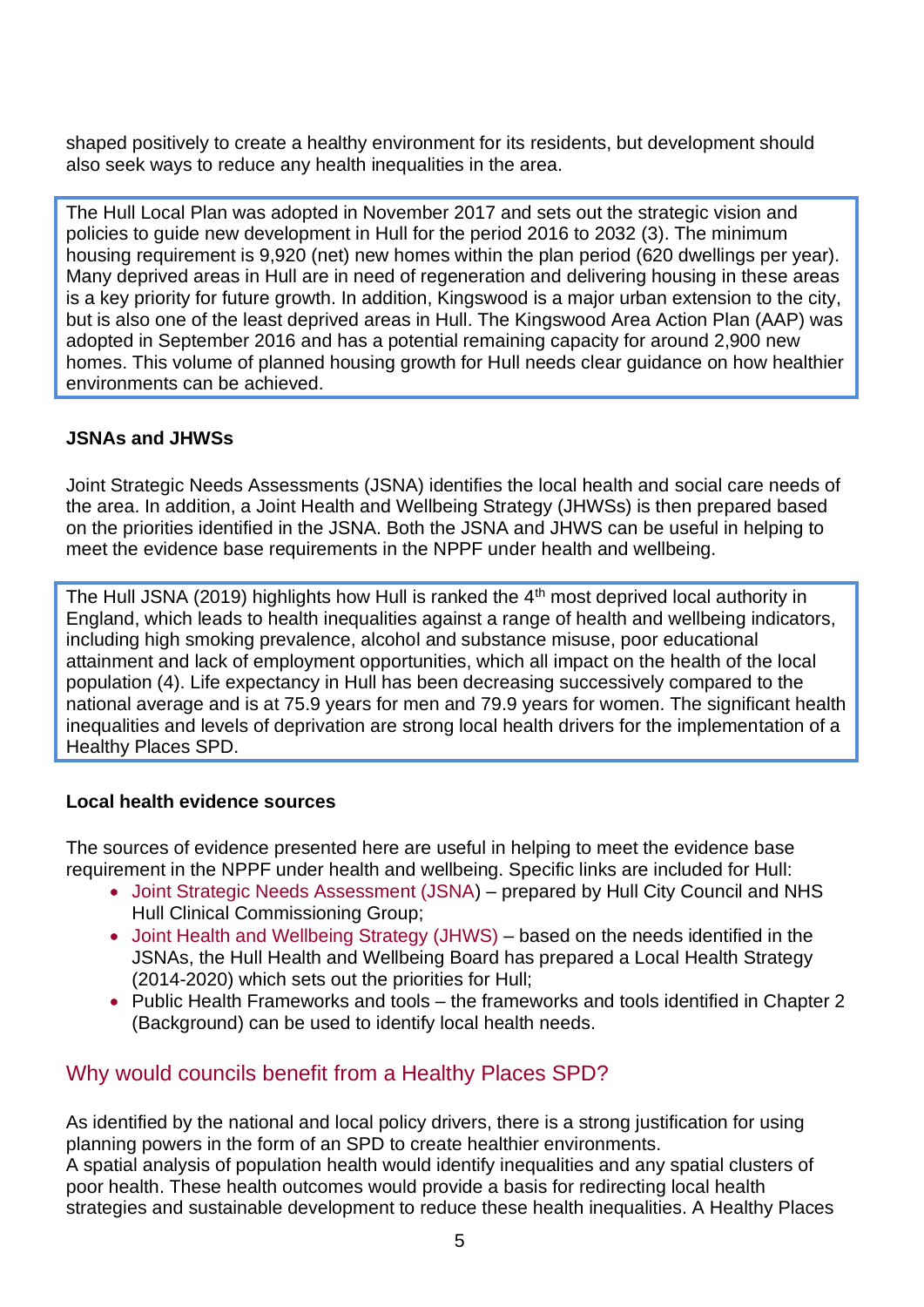SPD should guide how new development, both site allocations in the Local Plan and windfall development, can positively shape and contribute to tackling these health inequalities. For example, a new development located near an existing area of poor health in children could include play areas with effective pedestrian links to benefit the wider community.

The significant level of deprivation in Hull needs to be addressed to reduce health inequalities and the planned level of growth up to 2032 provides an opportunity to regenerate these deprived areas.

## <span id="page-5-0"></span>The 'how to' process

Local demographic and health data should be used to set out the position in a local authority area by referencing the JSNA and JHWS, Public Health Outcomes Framework and Fingertips profiles (see Chapter 2 Background for more details). It is important to consider that if the evidence base to justify planning policies related to health and wellbeing within the Local Plan is limited, the development of a Healthy Places SPD provides an opportunity to collect local health data to form a robust evidence base. Locally collected data on specific health indicators could include life expectancy, morality rate, cardiovascular diseases, childhood obesity etc. Highlighting alarming health trends in the area, compared to either national trends or local differences, would provide strong justification to address any health inequalities. Figure 1 below aims to guide the SPD process.

## <span id="page-5-1"></span>Engaging with stakeholders

Collaboration between different organisations and departments is crucial to delivering shared health and wellbeing priorities. Partners in local planning and health systems should work together to ensure that their respective delivery plans and strategies are aligned. It is recommended that engagement with a variety of stakeholders be considered when preparing and consulting on a Healthy Places SPD. Please refer to 'Annex 3: Planning and health stakeholders' in the introductory report which identifies relevant stakeholders.

# <span id="page-5-2"></span>Identifying relevant planning policies

Clear and succinct planning policy guidance in an SPD will help inform planning officers and developers of what is expected from new developments and ease the planning application process. Overloading an SPD with multiple planning policies from the Local Plan could lead to diluted outcomes and a document which ends up larger than the plan itself. Policies which relate to the healthy planning principles outlined in the PHE Spatial Planning for Health should be the focus for a Healthy Places SPD which includes; neighbourhood design, housing, food environment, natural and sustainable environment and transport.

#### Policies in the Hull Local Plan:

For a Healthy Places SPD, a review of the Hull Local Plan in Table 1 below has identified several policies which relate to the planning principles outlined in 'Spatial Planning for Health' and could be included within the SPD. Similar policies can be found within other local authorities' Local Plans. [The Plan can be found here.](http://www.hull.gov.uk/council-and-democracy/policies-and-plans/local-plan)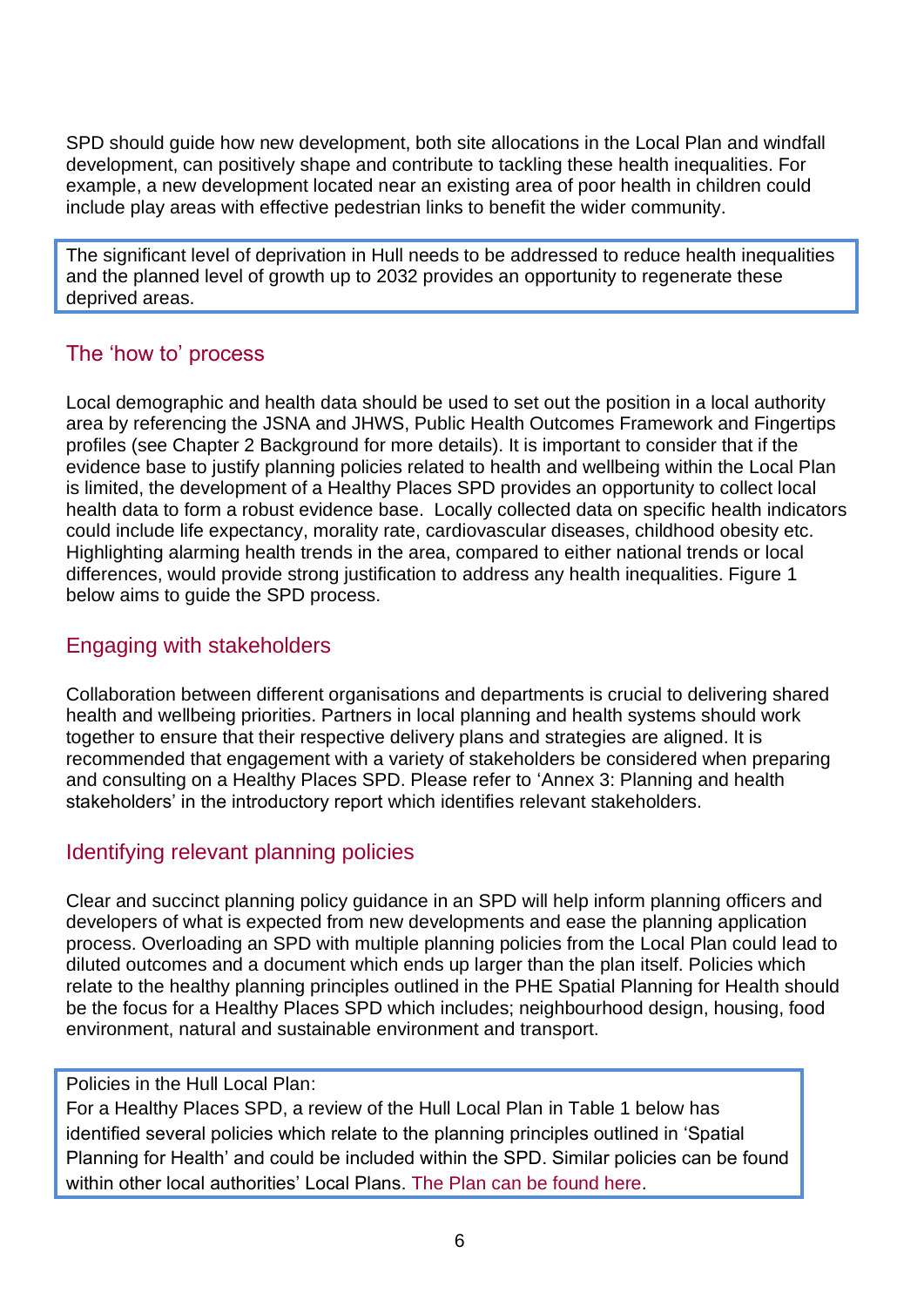

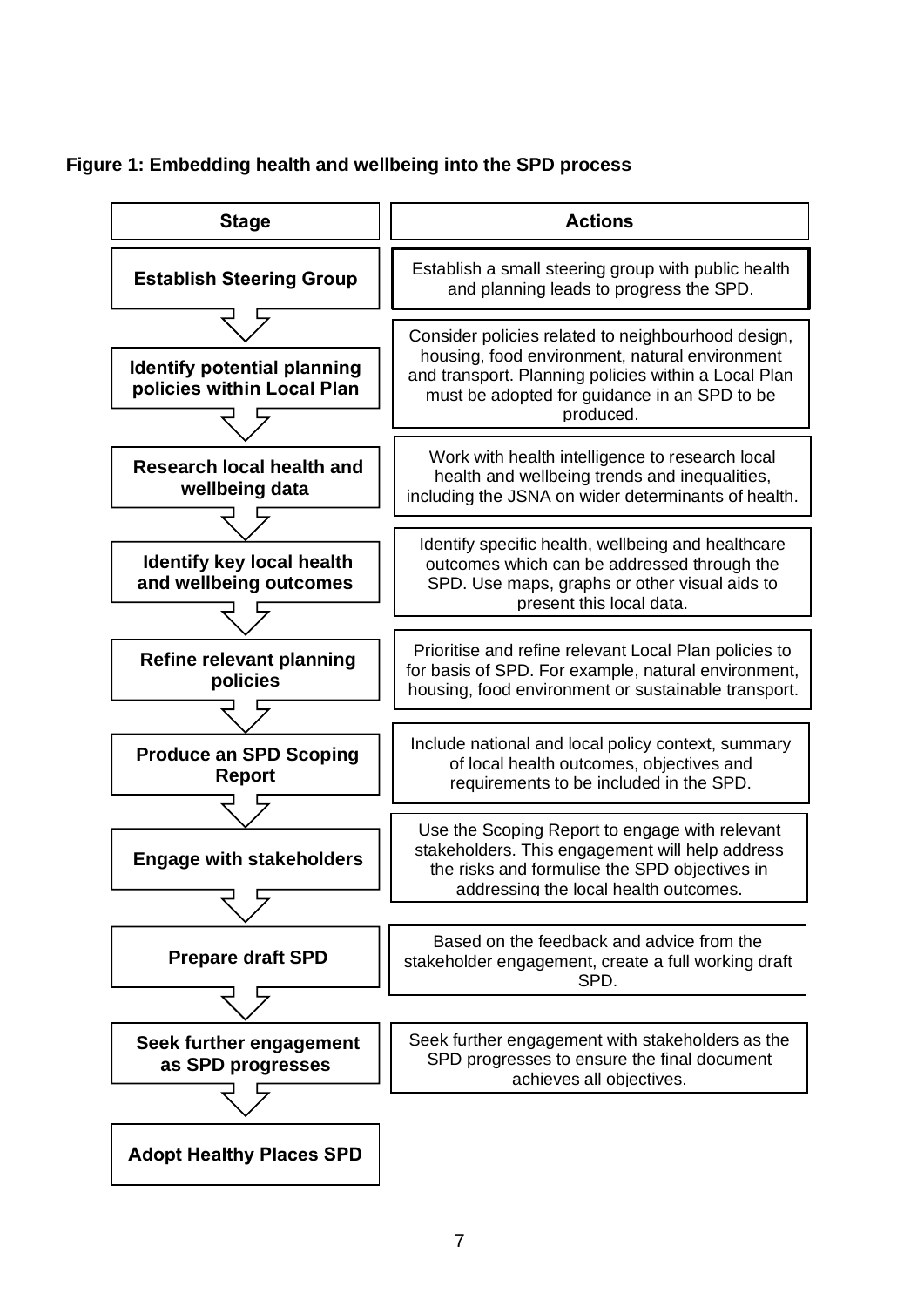**Table 1: Identifying relevant planning policies (Hull Local Plan 2016-2032, adopted Nov 2017)**

| <b>Policy</b>              | <b>Principle (from Spatial</b>                   | <b>Guidance in an SPD</b>                            |
|----------------------------|--------------------------------------------------|------------------------------------------------------|
|                            | <b>Planning for Health)</b>                      |                                                      |
| Policy 12-                 | Food environment -                               | Planning application considerations on hot food      |
| <b>District, local and</b> | increased access to                              | takeaways; location where children and young         |
| neighbourhood              | unhealthier food retail outlets                  | people congregate (i.e. 400m radius around school,   |
| centres                    | is associated with increased                     | youth centres, parks); locations with high levels of |
|                            | weight status in the general                     | obesity; existing over proliferation of A5 use;      |
|                            | population, and increased                        | clustering of A5 use.                                |
|                            | obesity and unhealthy eating                     |                                                      |
|                            | behaviours among children                        |                                                      |
|                            | residing in low income areas.                    |                                                      |
| Policy 13-                 | Neighbourhood design -                           | Planning application considerations for health care  |
| <b>Education, health</b>   | provision of local amenities                     | facilities; accessibility and sustainable transport  |
| and community              | and facilities can improve                       | options; residential amenity; design of facilities;  |
| facilities                 | mobility and social                              | parking or traffic problems; additional community    |
|                            | engagement.                                      | uses on site (mix-used).                             |
| Policy 14 - Design         | All principles                                   | Guidance on Policy 14 could form a 'Design Guide'    |
|                            |                                                  | for Hull with visual examples of requirements. A     |
|                            |                                                  | Healthy Places SPD could include design guidance     |
|                            |                                                  | on the public realm and pedestrian environment.      |
| Policy 21-                 | Housing - housing is a basic                     | Guidance on Policy 21 could form a 'Design Guide'    |
| <b>Designing for</b>       | human right and the quality                      | for Hull with visual examples of requirements for    |
| housing                    | and affordability of houses                      | housing including; Nationally Described Space        |
|                            | can determine the health                         | Standards; commitment to optional standards          |
|                            | status of residents.                             | including Building for Life 12, Lifetime Homes       |
|                            |                                                  | Standard.                                            |
| Policy 25-                 | Neighbourhood design -                           | Planning application considerations for sustainable  |
| <b>Sustainable travel</b>  | enhancing street connectivity                    | transport; walking and cycling requirements for new  |
|                            | can help reduce perceptions                      | development; design and layout of active travel      |
|                            | of long-distance trips and                       | infrastructure; safety measures; cycle parking;      |
|                            | provide alternative routes for<br>active travel. | contributions towards bus services. Good quality     |
|                            |                                                  | signposting for pedestrians setting out how long it  |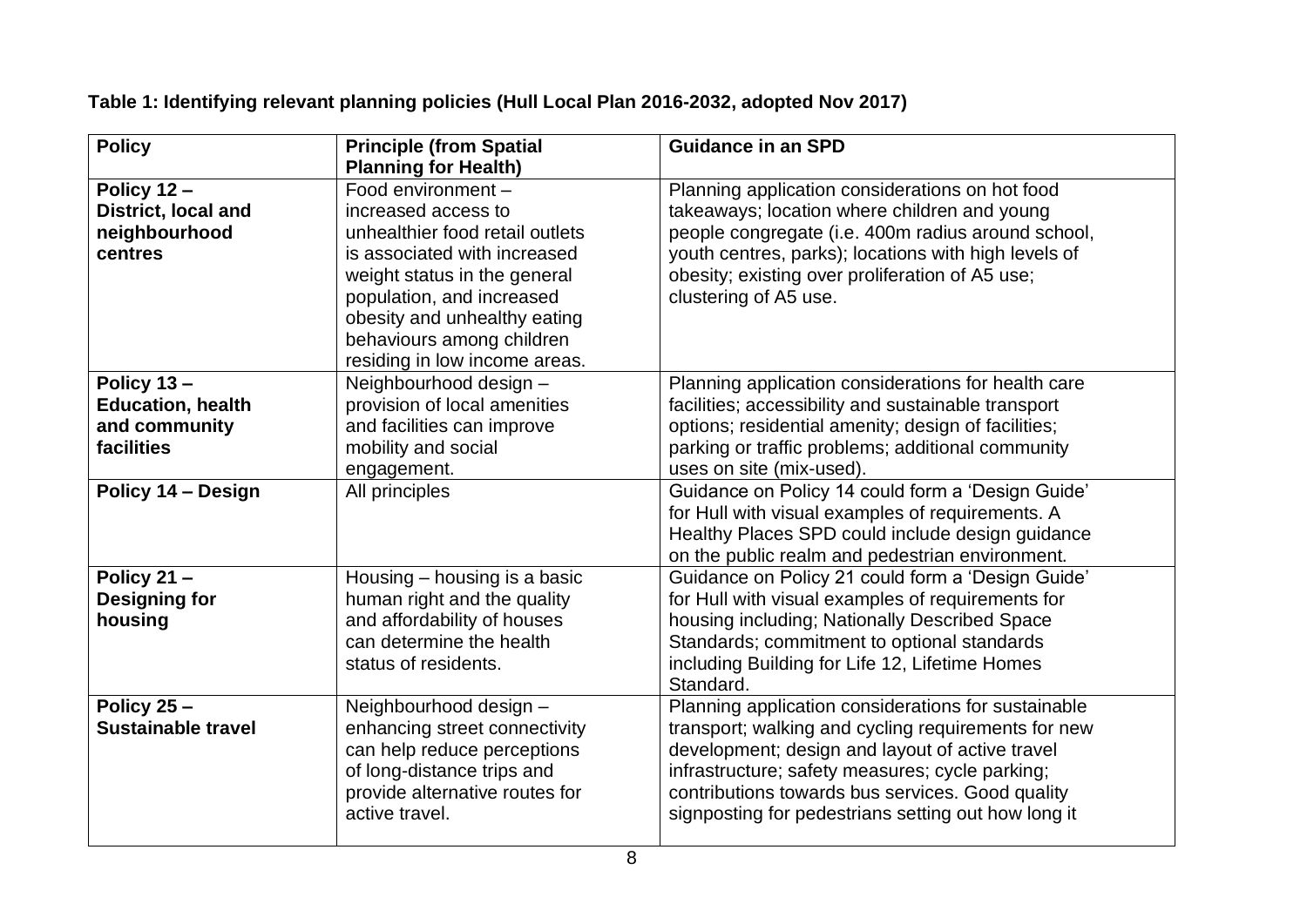|                                                                       | Transport - active travel<br>(walking, cycling and use of<br>public transport) can increase<br>physical activity levels and<br>improve physical and mental<br>wellbeing.                                                  | takes to walk to locations; benches along roads so<br>that less fit people can rest.                                                                                                                                                                                                                                                                                                                                 |
|-----------------------------------------------------------------------|---------------------------------------------------------------------------------------------------------------------------------------------------------------------------------------------------------------------------|----------------------------------------------------------------------------------------------------------------------------------------------------------------------------------------------------------------------------------------------------------------------------------------------------------------------------------------------------------------------------------------------------------------------|
| Policy 26-<br><b>Location and</b><br>layout of<br>development         | Neighbourhood design -<br>compact neighbourhoods<br>with higher street connectivity<br>with diverse land use mixes<br>and greater residential<br>densities are generally more<br>conducive to non-motorised<br>transport. | There is a synergy between Policy 14 and Policy 26<br>in terms of good design outcomes, so it would be<br>logical to relate any guidance to both policies.                                                                                                                                                                                                                                                           |
| Policy 27-<br><b>Transport</b><br>appraisals                          | Transport - attempts to<br>prioritise pedestrians and<br>cyclists through changes in<br>physical infrastructure are<br>associated with positive<br>behavioural and health<br>outcomes.                                    | There is synergy between Policy 27 and Policy 25 in<br>terms of prioritising sustainable travel, so it would be<br>logical to relate any guidance to both policies.<br>Planning application considerations for transport<br>appraisals; when they are required (i.e. thresholds);<br>what should be included; how sustainable transport<br>will be prioritised; monitoring fees.                                     |
| Policy 36-<br><b>Walking, cycling</b><br>and powered two-<br>wheelers | Transport - investment in<br>walking and cycling<br>infrastructure can increase<br>physical activity levels and<br>improve mobility among<br>children, adults and the<br>elderly.                                         | There is a strong link between Policy 36 and Policy<br>25 in terms of prioritisation of active travel outcomes,<br>so it would be logical to relate any guidance to both<br>policies.                                                                                                                                                                                                                                |
| Policy 42 - Open<br>space                                             | Natural environment - having<br>access to recreational<br>infrastructure, such as parks<br>and playgrounds, is<br>associated with reduced risk<br>of obesity among<br>adolescents and increase in<br>physical activity.   | Guidance on Policy 42 would need to address the<br>protection of existing open spaces and the<br>calculation and provision of new open space.<br>Planning application considerations for; parks,<br>gardens, amenity green space, natural and semi-<br>natural green space, outdoor sports facilities,<br>provision for children and young people, allotments,<br>cemeteries, churchyards, green corridors and civic |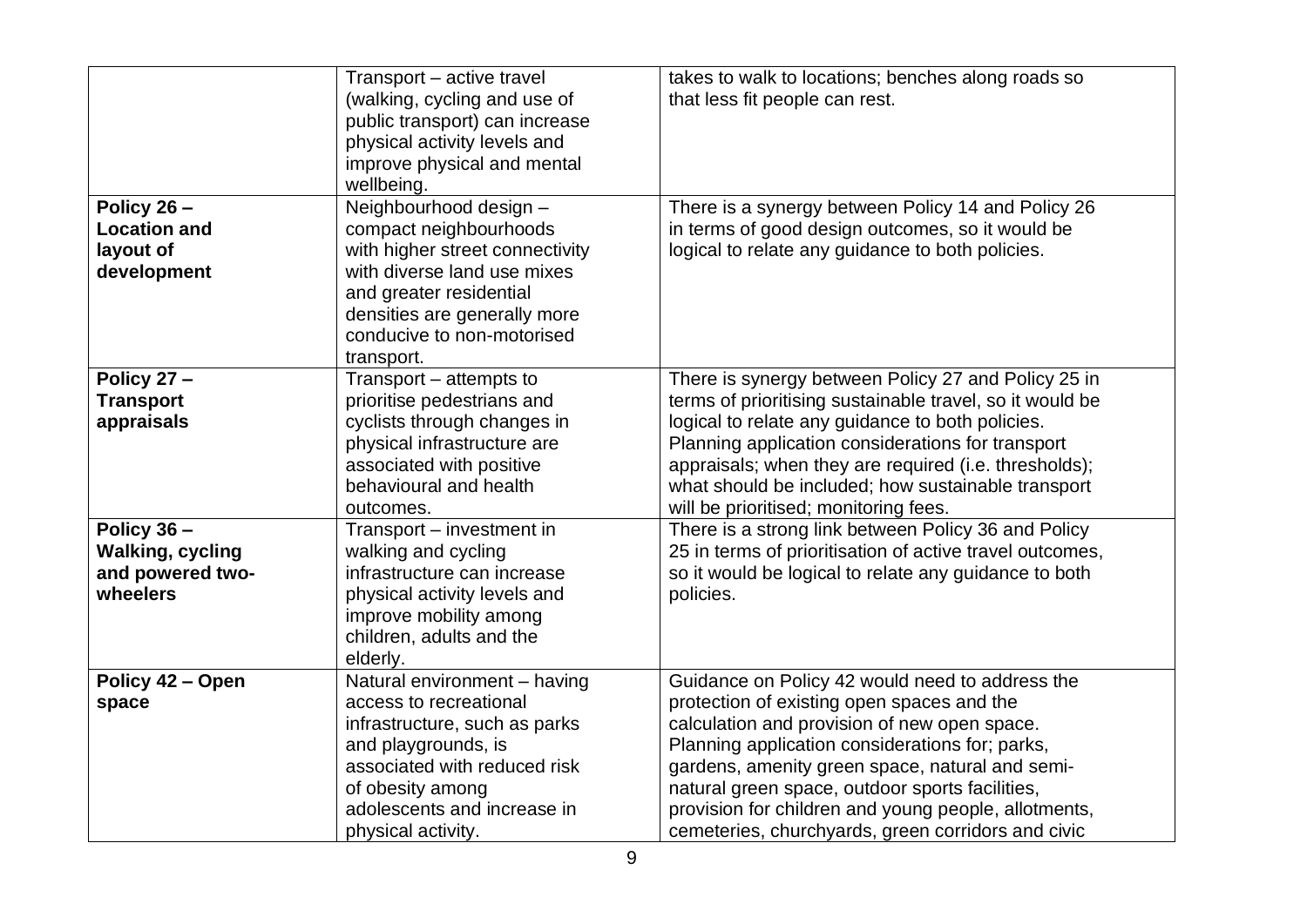|                                                              |                                                                                                                                                                                                      | spaces. A commitment to optional standards such as<br>Building with Nature could be considered.                                                                                                                                                                                                                                                                 |
|--------------------------------------------------------------|------------------------------------------------------------------------------------------------------------------------------------------------------------------------------------------------------|-----------------------------------------------------------------------------------------------------------------------------------------------------------------------------------------------------------------------------------------------------------------------------------------------------------------------------------------------------------------|
| Policy 43 - Green<br>infrastructure and<br>the green network | Natural environment -<br>access to, and engagement<br>with, the natural environment<br>is associated with numerous<br>positive health outcomes,<br>including improved physical<br>and mental health. | There is a synergy between Policy 43 and Policy 42<br>as open space can be considered as green<br>infrastructure. Planning application considerations<br>on green infrastructure should include; quality<br>standards and landscape design for new<br>development, connections to green network,<br>management and maintenance, access to wider<br>countryside. |
| Policy 46 - Local<br>food growing                            | Food environment -<br>increased access to healthy,<br>affordable food for the<br>general population is<br>associated with improved<br>attitudes towards healthy<br>eating.                           | Planning application considerations on allotments,<br>orchards and community gardens such as;<br>protection of existing sites; design of new sites;<br>thresholds for provision.                                                                                                                                                                                |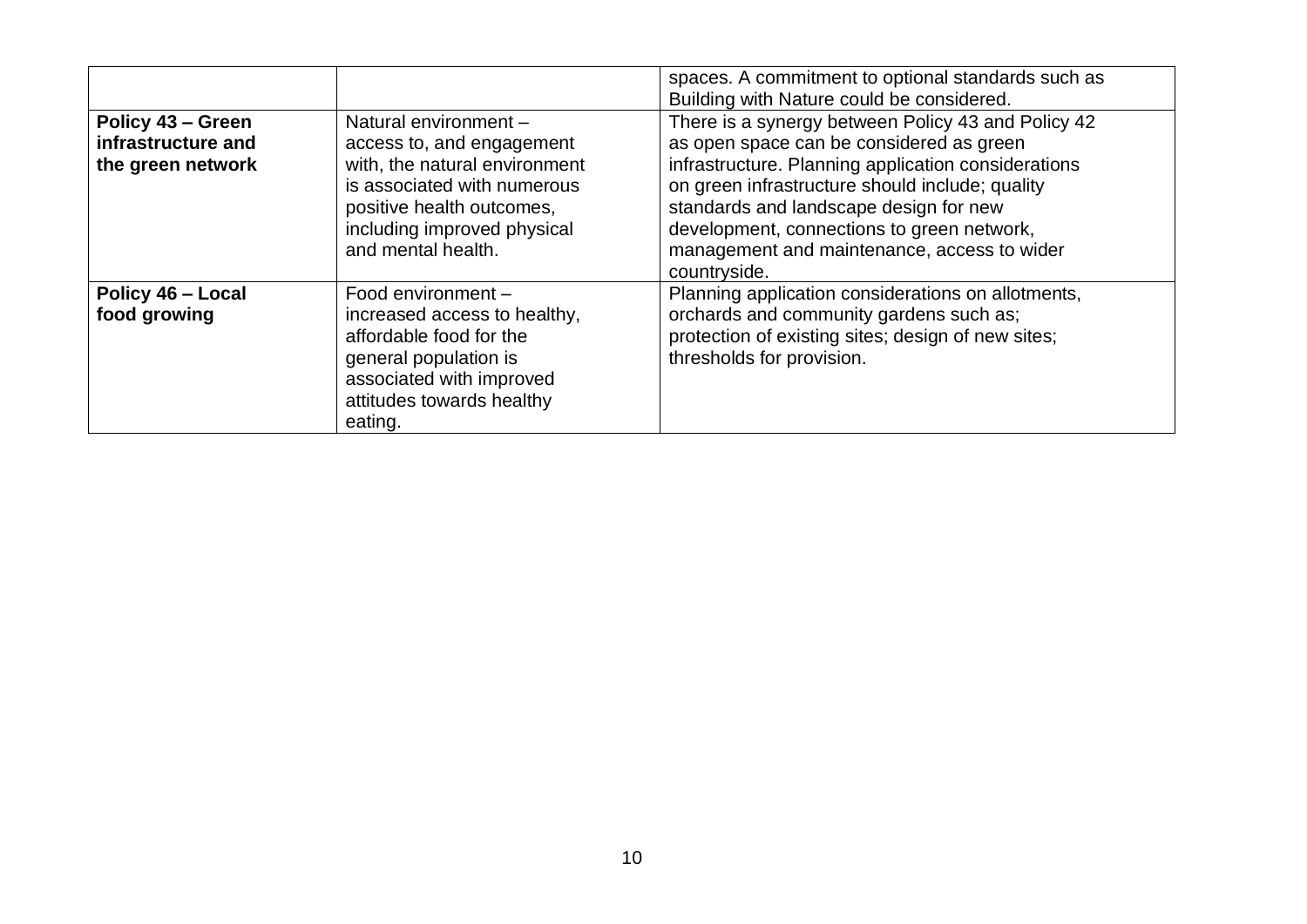# <span id="page-10-0"></span>Using a Healthy Places SPD

The implementation of a Healthy Places SPD would provide better direction to planning officers to ensure new developments create healthier places and communities. A tool that could be set out within a Healthy Places SPD is the planning application process which demonstrates the basic requirements and expectations of local authority officers and developers. This will ensure a smooth and coherent development process. A common complaint from developers is that they deal with many different people and departments in the council and that they usually received different messages from each of them [\(5\).](#page-11-5) If councils want to achieve healthier development, they need to set out the planning application process clearly. This could include Public Health officers commenting on planning applications and HIAs. Figure 2 below is a suggested process.

<span id="page-10-1"></span>

#### **Figure 2: Planning application process**